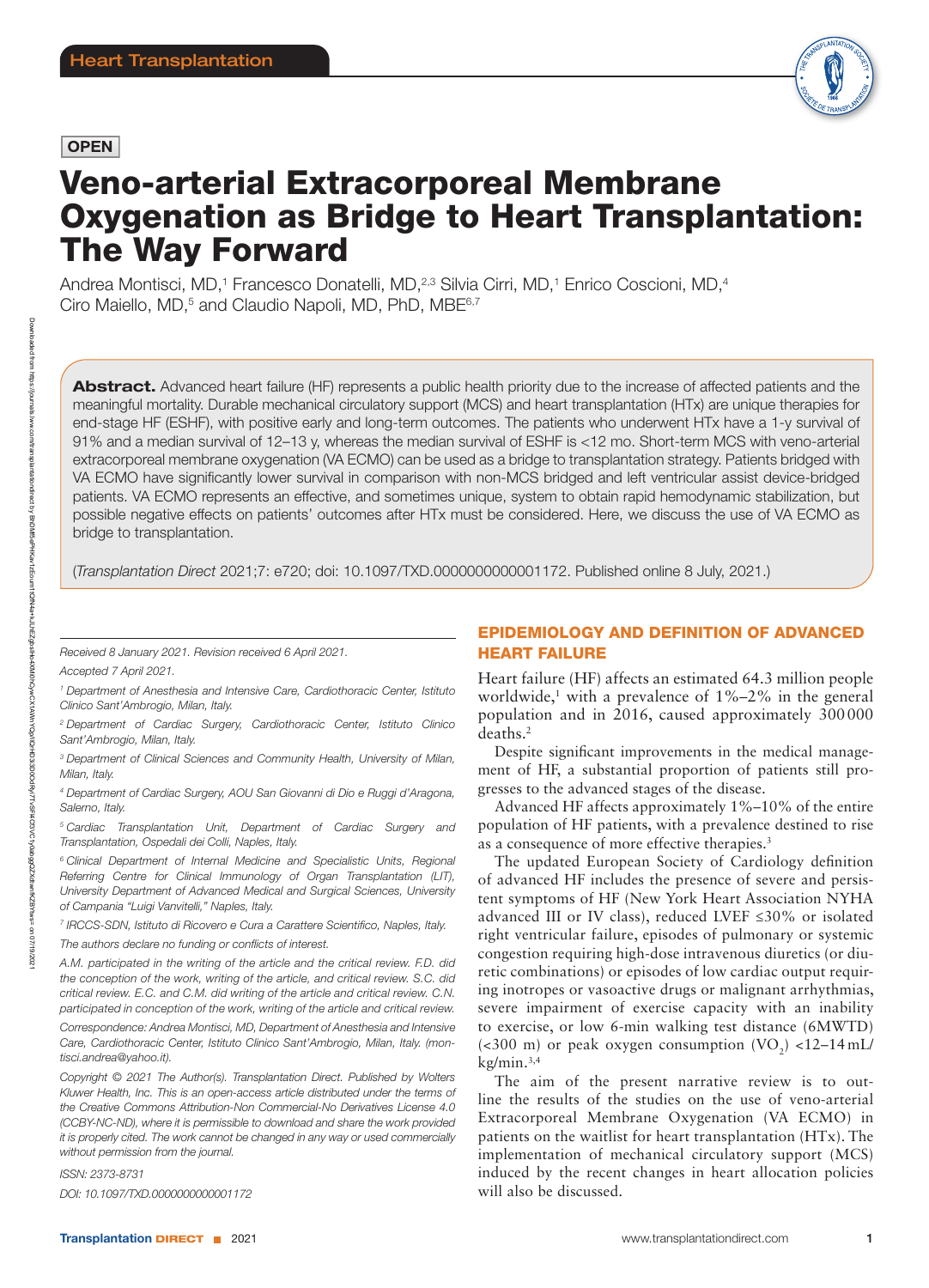## MECHANICAL CIRCULATORY SUPPORT FOR ADVANCED HF

The therapeutic panel of advanced HF includes orthotopic heart transplantation (HTx) and long-term MCS (LT-MCS).

HTx represents the treatment of choice for appropriately selected patients, with a 1-y survival of 90%, median survival of 12.2 y, and a significant and sustained improvement of functional status and quality of life.<sup>5</sup>

HTx, unfortunately, cannot represent the answer to the pandemics of HF, as the increase of the number of patients requiring advanced therapies collides with a limited supply of donors' hearts. LT-MCS is a therapeutic tool for advanced HF with positive results in terms of survival and improvement of functional status. The recently published Society of Thoracic Surgeons INTERMACS database annual report showed, indeed, that 1-y survival for isolated continuous-flow left ventricular assist device (LVAD) was 83% and 5-y survival was 46%,<sup>6</sup> compared with a median survival of ESHF patients lower than 12 mo.<sup>7</sup>

The outcomes of patients treated with HTx or LT-MCS are highly dependent on the clinical status at the time of surgery. INTERMACS classification is the most common method to describe the clinical status of patients candidate to LT-MCS, ranging from the INTERMACS class 1 to 7, that include, respectively, patients with critical cardiogenic shock and advanced NYHA class IV.8 Several studies reported higher mortality rates for INTERMACS 1 patients and for those bridged to LT-MCS with short-term MCS.<sup>6</sup>

This relationship has been demonstrated even for patients undergoing HTx, as pretransplant clinical instability is a strong predictor of negative posttransplant outcomes.

Due to these unsatisfactory results, ST-MCS represents a reasonable strategy to stabilize extremely sick patients (bridge to transplantation [BTT] strategy) (Figure 1) or to allow time for hemodynamic stabilization, end-organ damage recovery, and a thorough evaluation of HTx candidacy (bridge to decision, BTD or bridge to candidacy, BTC strategy).

The BTT strategy is of particular value in light of the results reported in patients listed for emergent HTx, who experience an increased load of complications as primary graft failure, need for postoperative dialysis, and in-hospital mortality.9

The heart allocation systems significantly diverge based on urgency criteria assignation and have to deal with chronic organ shortage and increasing demand. These factors may influence the BTT strategy.

The adopted solutions are different across countries.

## ORGAN ALLOCATION POLICIES

The World Health Organization defines the allocation policy as the assignment of human cells, tissues, and organs to a transplant candidate based on a set of rules.10

The increase of the heart transplant waiting list and the significant proportion of patients either dying or deteriorating while waiting for transplant forced to expand the pool of suitable donors. The recent modifications of allocation policies in many countries reflect the need for more precise identification of the patients' clinical and urgency status to decrease mortality in the cohort with the highest risk. Table 1 describes the main allocation policies across the different United States and European countries.

In 2018 in the United States, United Network for Organ Sharing (UNOS) criteria have been modified from a former 3 to a new 6-tier system in the attempt to decrease the mortality rate for the sickest recipients on the waitlist.

The highest priority (UNOS 1) is attributed to patients on VA ECMO.<sup>11</sup>



FIGURE 1. MCS-based bridging strategies. BiVAD, biventricular assist device; HTx, heart transplantation; LVAD, left ventricular assist device; MCS, mechanical circulatory support; RVAD, right ventricular assist device; TAH, total artificial heart; VA ECMO, veno-arterial Extracorporeal Membrane Oxygenation.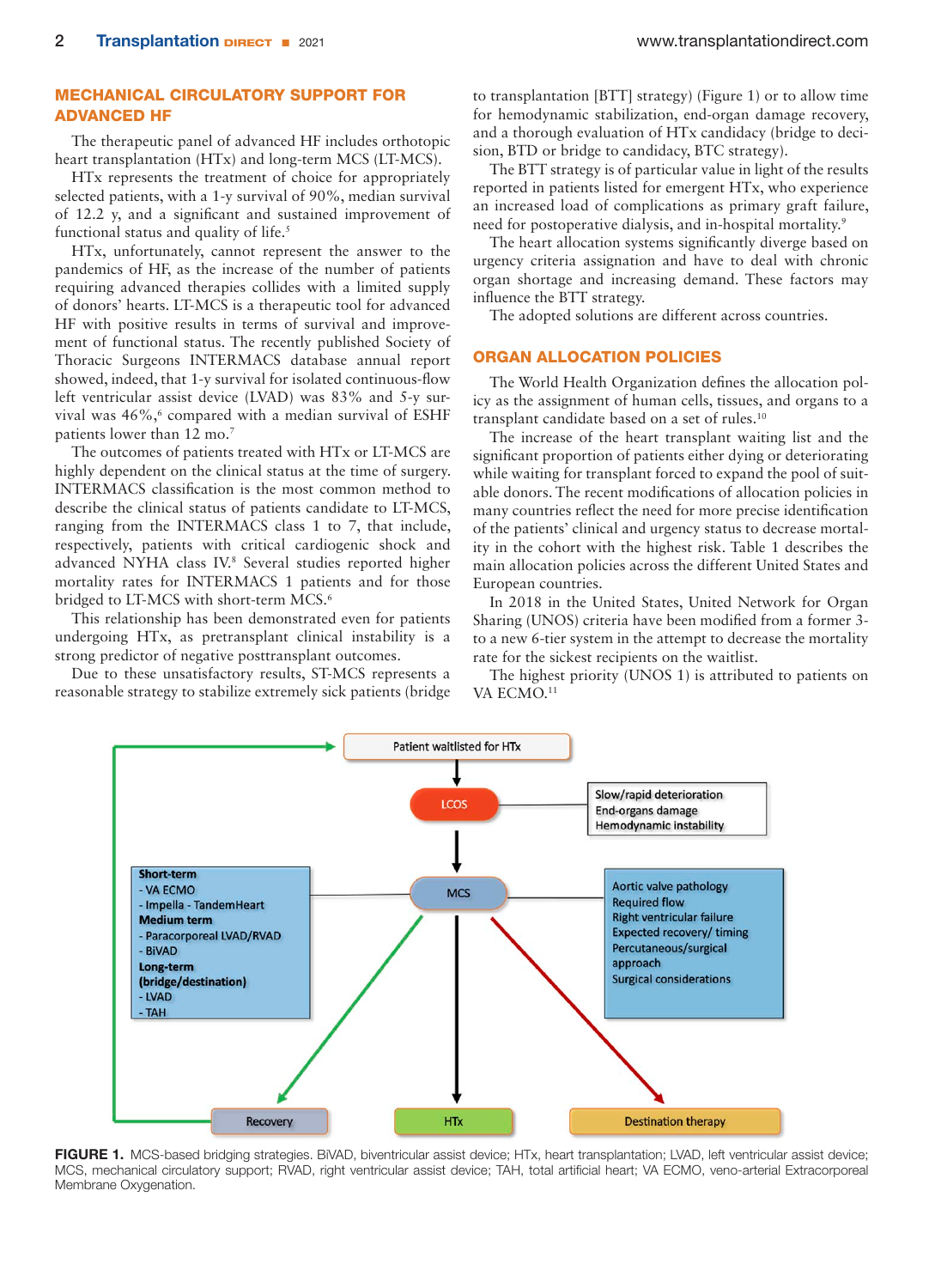| UNOS (old)    |                                                                                                                                                                                                                                                                                                                                              |                                                              | UNOS (2018)                                                                                                                                                                                                                                                                                                                                                                                                     |                                              | Eurotransplant                                                                                                                                                                                                                                                                                                                                                                                                                                                                               | France                                                                                                                                                                                                                                                                                                                |               | Italy                                                                                                                                                                                                                                                                                                                                                                                                                                                                                                                           |
|---------------|----------------------------------------------------------------------------------------------------------------------------------------------------------------------------------------------------------------------------------------------------------------------------------------------------------------------------------------------|--------------------------------------------------------------|-----------------------------------------------------------------------------------------------------------------------------------------------------------------------------------------------------------------------------------------------------------------------------------------------------------------------------------------------------------------------------------------------------------------|----------------------------------------------|----------------------------------------------------------------------------------------------------------------------------------------------------------------------------------------------------------------------------------------------------------------------------------------------------------------------------------------------------------------------------------------------------------------------------------------------------------------------------------------------|-----------------------------------------------------------------------------------------------------------------------------------------------------------------------------------------------------------------------------------------------------------------------------------------------------------------------|---------------|---------------------------------------------------------------------------------------------------------------------------------------------------------------------------------------------------------------------------------------------------------------------------------------------------------------------------------------------------------------------------------------------------------------------------------------------------------------------------------------------------------------------------------|
| <b>Status</b> | Criteria                                                                                                                                                                                                                                                                                                                                     | Status                                                       | Criteria                                                                                                                                                                                                                                                                                                                                                                                                        | <b>Status</b>                                | Criteria                                                                                                                                                                                                                                                                                                                                                                                                                                                                                     | Criteria<br><b>Status</b>                                                                                                                                                                                                                                                                                             | <b>Status</b> | Criteria                                                                                                                                                                                                                                                                                                                                                                                                                                                                                                                        |
| ≨             | 2<br>(c) Continuous mechani-3<br>4<br>related complications<br>inotropes in addition<br>(d) Continuous infusion<br>of single or multiple<br>(b) MCS with objective<br>evidence of device-<br>decompensation<br>to hemodynamic<br>(a) MCS with acute<br>hemodynamic<br>cal ventilation<br>monitoring<br>$-ECMO$<br>$- IABP$<br>$-THA$<br>-VAD | arrhythmias<br>- LVAD, stable<br>- IV inotropes<br>- VA ECMO | Continuous infusion of single or HU 1A<br>30-d of exception time for LVAD<br>Dischargeable LVAD/RVAD/TAH<br>multiple inotropes in addition<br>to hemodynamic monitoring<br>- IABP or percutaneous MCS<br>- MCS with life-threatening<br>- MCS with malfunctioning<br>- Nondischargeable BIVAD<br>- MCS with complications<br>- Nondischargeable LVAD<br>CHD, Restrictive CM,<br>Sustained VT/VF<br>Retransplant | (only Netherland)<br>呈                       | organ function in whom support is no longer feasible;<br>unstable patients dependent on high-dose inotropes<br>patient listed for an acute re-transplantation due to<br>graft failure $<$ 7 d after a previous heart transplant;<br>Patient with intractable, life-threatening arrhythmia.<br>patient on medium or long-term VAD and restored<br>Short-term MCS (individual motivation required)<br>and IABP with restored organ function;<br>MCS with complications<br>-Inotrope-dependency | - Natriuretic peptides<br>-durable MCS with<br>(c) Donor-recipient<br>BIVAD and TAH<br>(a) Candidate risk<br>device-related<br>(d) Traveling time<br>complications<br>- uncomplicated<br>$(0 - 1151$ points)<br>- Renal function<br>- Total bilirubin<br>(b) Exceptions:<br>- VA ECMO-<br>matching<br>score<br>Score: |               | (a) Mechanical circulatory support due to acute hemo-<br>device infection, mechanical failure, ventricular<br>Mechanical ventilation + IV inotropes + IABP<br>- LVAD with complications (thromboembolism,<br>- RVAD or BIVAD with centrifugal pump<br>National emergency Program access f:<br>Long-term MCS, with complications<br>dynamic failure with at least:<br>b) Mechanical ventilation<br>TAH with complications<br>Short-term (<1 mo)<br>MCS, CP, or ECMO<br>arrhythmias.<br>Status 1 PLUS<br>ECMO<br>$- IABP$<br>$-T$ |
| ≘             | 5<br>6<br>(b) LVAD/RVAD in place<br>(a) Continuous IV<br>inotropes                                                                                                                                                                                                                                                                           |                                                              | Combined organ transplant<br>All other candidates                                                                                                                                                                                                                                                                                                                                                               | derland)<br>(only<br>HU <sub>1B</sub><br>Jec | Stabilized patient still on high dose of inotropes.                                                                                                                                                                                                                                                                                                                                                                                                                                          |                                                                                                                                                                                                                                                                                                                       | $\approx$     | LVAD, uncomplicated<br>IV inotropes<br>Patients with                                                                                                                                                                                                                                                                                                                                                                                                                                                                            |
| 2             | All other candidates                                                                                                                                                                                                                                                                                                                         |                                                              |                                                                                                                                                                                                                                                                                                                                                                                                                 |                                              | Transplantable                                                                                                                                                                                                                                                                                                                                                                                                                                                                               |                                                                                                                                                                                                                                                                                                                       | 28<br>S       | - ICD and recurrent malignant ventricular arrhythmias<br>Candidates not on 1 or 2A status<br>Suspended while on waitlist                                                                                                                                                                                                                                                                                                                                                                                                        |

© 2021 The Author(s). Published by Wolters Kluwer Health, Inc. <br>
3

**TABLE 1.**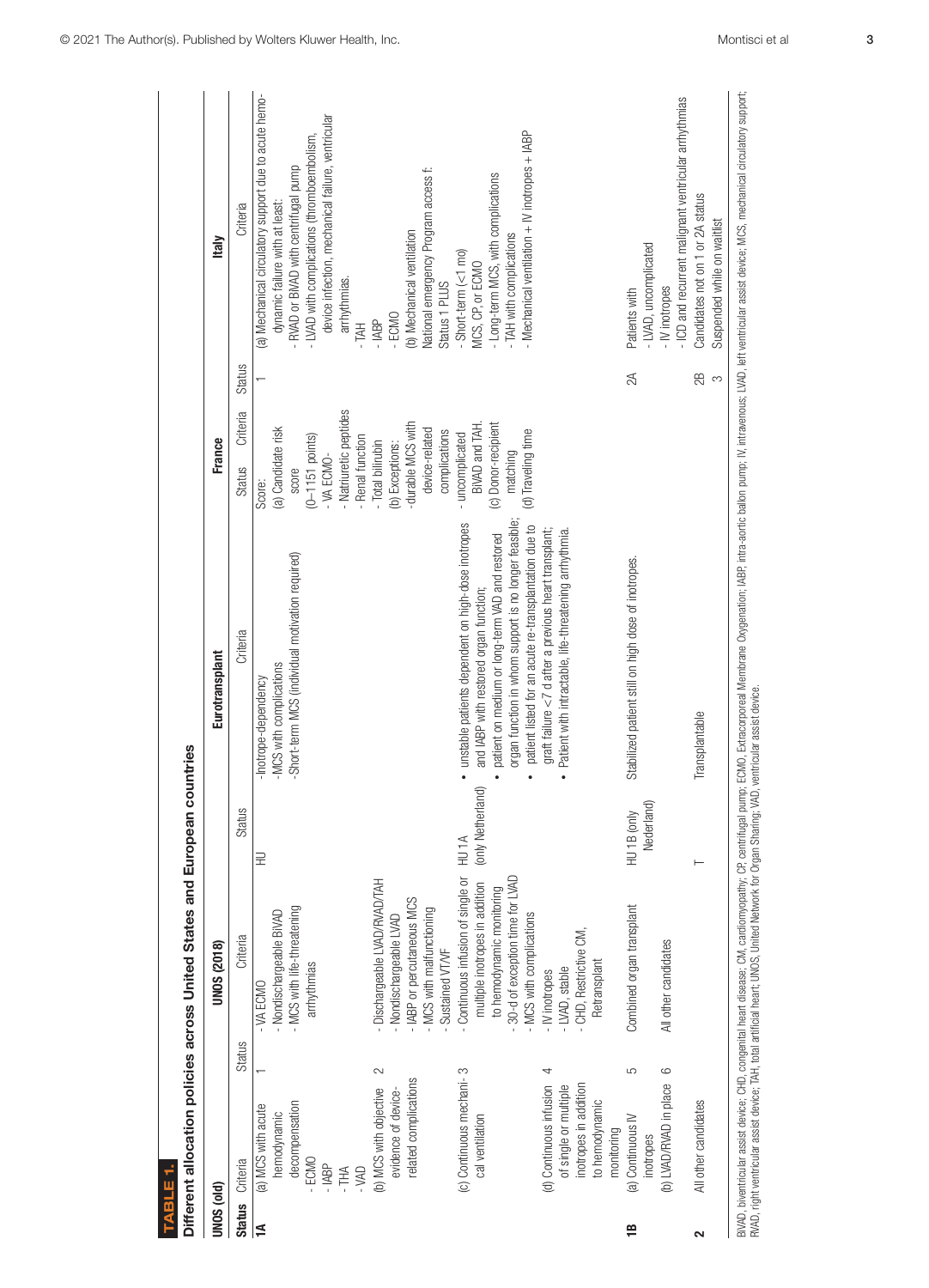Eurotransplant<sup>12</sup> is an international collaborative organization that is responsible for the organ transplant in Austria, Belgium, Croatia, Germany, Hungary, Luxembourg, the Netherlands, and Slovenia. Eurotransplant allocation rules for HTx are based on urgency status and expected outcomes and do not assign priority status to VA ECMO patients.13 The rationale of this approach relies on the evaluation that the urgency criterium should meet the chance of a good posttransplant outcome.14

In France, the candidate risk score is the fundamental rule for heart allocation; it is based on 4 parameters: (1) the patient's objective risk of death on the waiting list, (2) the measure of medical urgency, (3) the donor–recipient matching based on criteria other than blood type, and (4) the national graft sharing taking travel time between procurement and transplant hospitals. The use of short-term MCS confers a hazard ratio of 3.7 (2.5–5.5) for 1-y mortality in the waitlist, and VA ECMO represents an urgency criterion.13

In Italy, the highest priority of status 1 is attributed to patients on MCS for acute hemodynamic instability. The subset of status 1 patients with a short-term MCS or long-term MCS/total artificial heart with complications can access the national emergency program, with an absolute priority on the first AB0 compatible donor.<sup>15</sup>

## MCS AND VENO-ARTERIAL EXTRACORPOREAL MEMBRANE OXYGENATION

Many MCS systems are available, with different technical characteristics and clinical applications.

VA ECMO can be defined as a modified cardiopulmonary bypass machine that ensures full hemodynamic and respiratory support. The system includes a centrifugal blood pump, a gas exchange unit with a membrane oxygenator and a heat exchanger, inflow and outflow cannulas, and a tubing set. The pump and the gas exchange unit allow the drainage of venous blood from the right atrium or the vena cava and the reinfusion of oxygenated, nonpulsatile blood flow in the arterial system.<sup>16</sup>

Central ECMO entails the cannulation of the intrathoracic vessels, whereas the most common peripheral configuration involves the cannulation of the femoral artery and the femoral vein. The main hemodynamic effects of VA ECMO are the increase of mean arterial pressure and coronary perfusion pressure and the reduction of cardiac preload. Cardiac filling pressures are not invariably reduced: indeed, the retrograde extracorporeal flow in the common peripheral configuration augments left ventricular afterload, possibly leading to an increase of left ventricular end-diastolic pressure and wall stress.

VA ECMO restores systemic perfusion and allows time for end-organ function recovery after cardiogenic shock, but at the same time, it is plagued by a high burden of complications that strongly impacts patients' prognosis.17

# ADVANCED HEART FAILURE AND THE WAITING LIST FOR HEART TRANSPLANTATION: THE ROLE OF ECMO AS A BRIDGE TO TRANSPLANTATION

The scientific evidence about the use of VA ECMO as a bridge to HTX is limited, and the majority of studies are single-center or based on the analysis of the UNOS Registry.

The following studies examined the impact of pretransplant VA ECMO bridging on posttransplant survival (Table 2).

Jasseron et al<sup>18</sup> compared 80 heart transplant recipients bridged with VA ECMO reported to the CRISTAL French national registry between January 1, 2010, and December 31, 2011, with a comparison group of 786 patients, including 703 patients without MCS, 60 with long-term MCS (51 on VAD and 9 on total artificial heart), and 23 on short-term MCS with an intra-aortic balloon pump.

Patients listed on VA ECMO showed a 1-y overall survival rate of 52.2%, significantly lower compared with the comparison group (75.5%) (*P*<0.01). One-y posttransplant survival was 70% in the VA ECMO group and 81% in the comparison group  $(P=0.06)$ . Interestingly, 1 mo after transplantation, survival of recipients was not significantly different among the groups (88.3% [74.2%–95.0%] versus 91.6% [88.6%–93.7%], *P*=0.5).

Mishra et al<sup>19</sup> reported a single-center experience in which they compared the posttransplantation outcomes of 15 patients bridged with ECMO, 26 patients bridged with LVAD and 206 nonbridged patients during 2005–2012. Oneyear and 5-y survival rates were 70% and 70% for ECMO patients, 96% and 83% for LVAD patients, and 92% and 81% for nonbridged HTx patients (*P* value for overall survival <0.001), respectively.

Zalawadiya et al<sup>20</sup> analyzed the UNOS Registry to report the outcomes of 157 patients bridged to HTx with VA ECMO from 2000 to 2015. They reported a survival at 1 y of 57.8%. A higher mortality was observed in the first 30-d posttransplant. For patients who survived the first 30 d after transplant, long-term survival was 82.3% at 1 y and 76.2% at 5 y. Renal failure (acute or chronic) and mechanical ventilation were predictors of 30-d and long-term mortality both in the short and long term.

Lechiancole et al<sup>21</sup> conducted a single-center retrospective study that analyzed the outcomes of 32 patients bridged to HTx with VA ECMO. Early posttransplant mortality was 18.7% (<30 d). The mean acute physiology, age, and chronic health evaluation (APACHE IV) were found to be a strong predictor of mortality in such a cohort of patients. Indeed, in the group with an APACHE IV score >47, 30-d, 1- and 5-y survival were 40% and 26.6%, respectively, and significantly higher than the group of patients with an APACHE IV score <47 (no early mortality, survival 89.7% at 1 y and 81.5% at 5 y).

Fukuhara et al<sup>22</sup> identified in the UNOS Registry  $107$ heart transplant recipients bridged with VA ECMO and 6148 patients bridged to transplantation with a durable continuous-flow LVAD, from a total cohort of 25168 adult heart transplant recipients between 2003 and 2016. The analysis of the propensity-matched cohort demonstrated a lower survival in ECMO group at 90 days (74.8% versus 88.8%; *P*=0.025) and 3 years (69.3% versus 82.2%; *P*=0.054). Multivariable and Cox analysis showed the model for end-stage liver disease excluding international normalized ratio (MELD-XI) score to be the sole predictor to both 90-d (odds ratio, 1.94; 95% confidence interval, 1.00-3.76; *P*=0.050) and 3-y mortality (hazard ratio, 1.47; 95% confidence interval, 1.16-1.88;  $P = 0.002$ .

Barge-Caballero et al<sup>23</sup> conducted a retrospective multicenter study in 16 Spanish hospitals, including 169 patients bridged to HTx under VA ECMO support from 2010 to 2015. In-hospital postoperative mortality and overall survival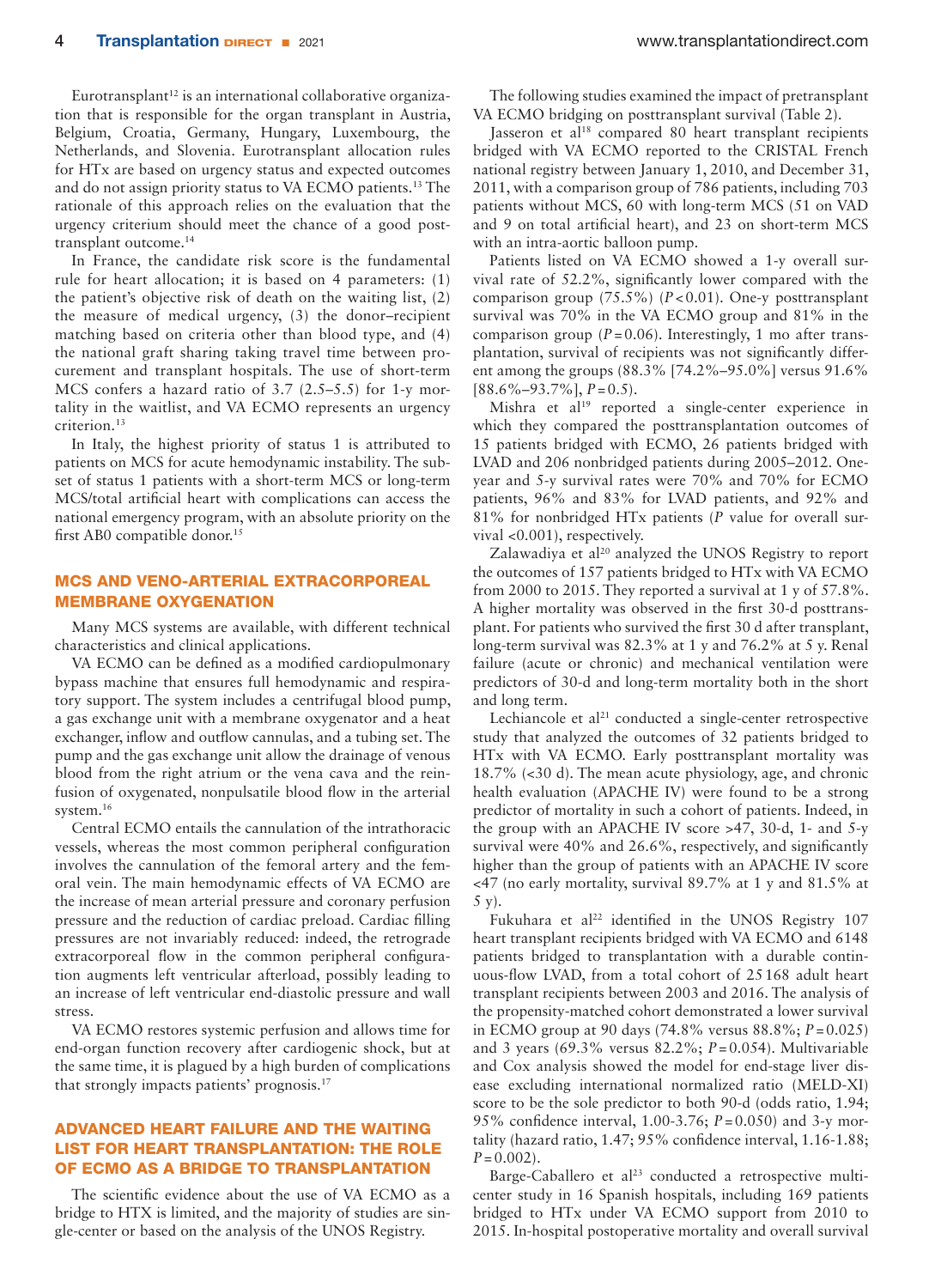| Main characteristics of the studies on VA ECMO before heart transplantation |  |  |  |  |  |  |
|-----------------------------------------------------------------------------|--|--|--|--|--|--|
|-----------------------------------------------------------------------------|--|--|--|--|--|--|

| <b>Author</b>                   | <b>Period</b>                        | Country              | <b>Total number</b><br>of HTx patients on ECMO | <b>Patient transplanted</b> | <b>Days on waitlist</b>                    | <b>Survival</b>                                                                                                                                            |
|---------------------------------|--------------------------------------|----------------------|------------------------------------------------|-----------------------------|--------------------------------------------|------------------------------------------------------------------------------------------------------------------------------------------------------------|
| <b>Jasseron</b>                 | January 1, 2010<br>December 31, 2011 | France               | 866                                            | 46                          | 9 (IQR 6-15)                               | 30 d: 61.6% (CI 49.8%-71.4%)<br>90 d: 57.6% (CI 45.8%-67.7%)<br>1 y: 52.2% (CI 40.5%-62.6%)                                                                |
| <b>Mishra</b>                   | 2005-2012                            | Norway               | 259                                            | 15                          | <b>NA</b>                                  | 1 y: 70%<br>5 y: 70%                                                                                                                                       |
| Zalawadiya                      | January 1, 2000<br>June 30, 2015     | United States NA     |                                                | 157                         | Total days on waitlist<br>$82.9 \pm 139.8$ | 30 d: 72.6%<br>Before 2009: 1 y 55.6%, 3 y 51.6%, 5 y 51.6%<br>After 2009: 1 y 59.1%, 3 y 56.8%, 5 y 52.6%                                                 |
| Lechiancole                     | 2005-2017                            | Italy                | 300                                            | 32                          | <b>NA</b>                                  | 30 d 81.3%<br>APACHE > 47: 1 y 26.6%, 5 y 26.6%<br>APACHE < 47: 1 y 89.7%, 5 y 81.5%                                                                       |
| <b>Fukuhara</b>                 | January 2003<br>March 2016           | United States 25168  |                                                | 40                          | <b>NA</b>                                  | 90 d: 73.1%<br>3 y: 67.4%                                                                                                                                  |
| Barge-Caballero January 1, 2010 | December 31, 2015                    | Spain                |                                                | 129                         | $7.6 \pm 8.5$                              | In-hospital: 33.3%<br>1 y: 54.7%                                                                                                                           |
| <b>Potspov</b>                  | January 1, 2013<br>December 31, 2017 | Russia               | 786                                            | 166                         | <b>NA</b>                                  | In-hospital: 143 (86.1%)<br>180 d: 84.2%; 1 y: 83.3%; 2 y: 75.1%; 3 y:<br>74.2%; 4 y: 72.3%; 5 y: 72.3%                                                    |
| Carter                          | January 1, 1999-<br>March 31, 2018   | United States 26918  |                                                | 146                         | 26 (IQR 6-92)                              | 30 d: 89.3% (CI 88.1%-91.5%)<br>4 y: 70.3% (CI 68.5%-72.5%)<br>8 y: 59.1% (CI 57.2%-61.2%)<br>12 y: 50.9% (CI 49.2%-53.1%)<br>16 y: 47.4% (CI 45.6%-49.5%) |
| Giordanino                      | April 2006-April 2018 Argentina      |                      | 333                                            | 14                          | On ECMO 6.5 (CI<br>$5 - 14.5$              | 30 d: 12 (85.7)<br>No further deaths at 4 y follow-up                                                                                                      |
| Lui                             | April 28, 1996<br>June 30, 2018      | United States 29644  |                                                | 118                         | $24.7 \pm 71.2$ (5, 2-13)                  | 30 d: 79%<br>60 d: 77%<br>180 d: 69%<br>360 d: 68%                                                                                                         |
| <b>Gonzales</b>                 | January 11, 2015<br>09/20/2019       | United States NA     |                                                | 185                         | 2015-2018 7 (5-31)<br>2018-2019 3 (2-5)    | 2015-2018, 180 d: 74.6%<br>2018-2019, 180 d: 91.2%                                                                                                         |
| <b>Moonsamy</b>                 | 2005-2017                            | United States 24 905 |                                                | 177                         | Total d on waitlist<br>$89 \pm 214$        | 30 d: $79 \pm 2\%$ ; 180 d: $63 \pm 3\%$ ; 1 y: $61 \pm 3\%$<br>5 y: $52 \pm 9\%$                                                                          |

CI, confidence interval; ECMO, Extracorporeal Membrane Oxygenation; HTx, heart transplantation; IQR, interquartile range; VA ECMO, veno-arterial Extracorporeal Membrane Oxygenation.

from listing to hospital discharge after transplantation were, respectively, 33.3% and 54.4% for patients bridged on VA ECMO. Patients treated with VA ECMO showed the highest incidence rate of adverse clinical events associated with T-MCS.

Poptspov et al<sup>24</sup> enrolled 182 patients supported with VA ECMO in the period from January 1, 2013, to December 31, 2017, accounting for 23.2% of all the waiting list (n=786). Posttransplant survival among heart transplant recipient with pretransplant ECMO versus control was 84.2% versus 90.1% (6 mo), 83.3% versus 91.8% (1 y), 75.1% versus 86.1% (2 y), 74.2% versus 85.8% (3 y), 72.3% versus 84.7% (4 y), 72.3% versus 83.5% (5 y), respectively (*P*<0.0001).

Carter et al<sup>25</sup> interrogated the UNOS Registry from January 1, 1999, to March 31, 2018, for heart transplant recipients. They compared the patients bridged with any form of MCS and those bridged with VA ECMO. Twenty-six thousand nine hundred eighteen recipients were included. MCS patients included 9321 with LVAD (34.6%), 53 with right ventricular assist devices (0.2%), 258 with total artificial hearts (1.0%), 686 with biventricular assist devices (2.6%), 1378 with intraaortic balloon pumps (5.1%), and 146 who required ECMO (0.5%). The primary endpoint was restricted mean survival time through 16.7 y. Recipients bridged with ECMO were

estimated to survive 16.6 mo less than non-MCS recipients, similar to patients receiving total artificial hearts or right ventricular assist devices.

Giordanino et al<sup>26</sup> reported the outcomes of a small cohort of patients who underwent HTx on VA ECMO or Levitronix centrifugal pump (CP) ensuring univentricular or biventricular support as a BTT strategy. Fourteen and 13 received ECMO or CP, respectively. Thirty patients ultimately underwent HTx, with a 23.3% mortality rate in the ECMO group, not significantly different compared with the CP group.

Lui et  $al^{27}$  conducted a recent study to evaluate the effect of the new heart allocation system in the United States. The UNOS database was interrogated for all adult patients who required support with VA ECMO before heart transplantation from 2001 to 2018. Four groups were considered: (1) patients that required ECMO support at 1 point in their time on the waitlist but transplanted without MCS  $(n=101)$ ;  $(2)$ patients on ECMO support until being transplanted (n=118); (3) patients that required ECMO support while on the waitlist and were bridged to an LVAD before transplantation  $(n=55)$ . (4) Other heart transplant recipients without MCS or mechanical ventilation before Htx (n=29370). Kaplan–Meier curves showed a significant decrease in 1-y survival for patients bridged with VA ECMO to transplantation, compared with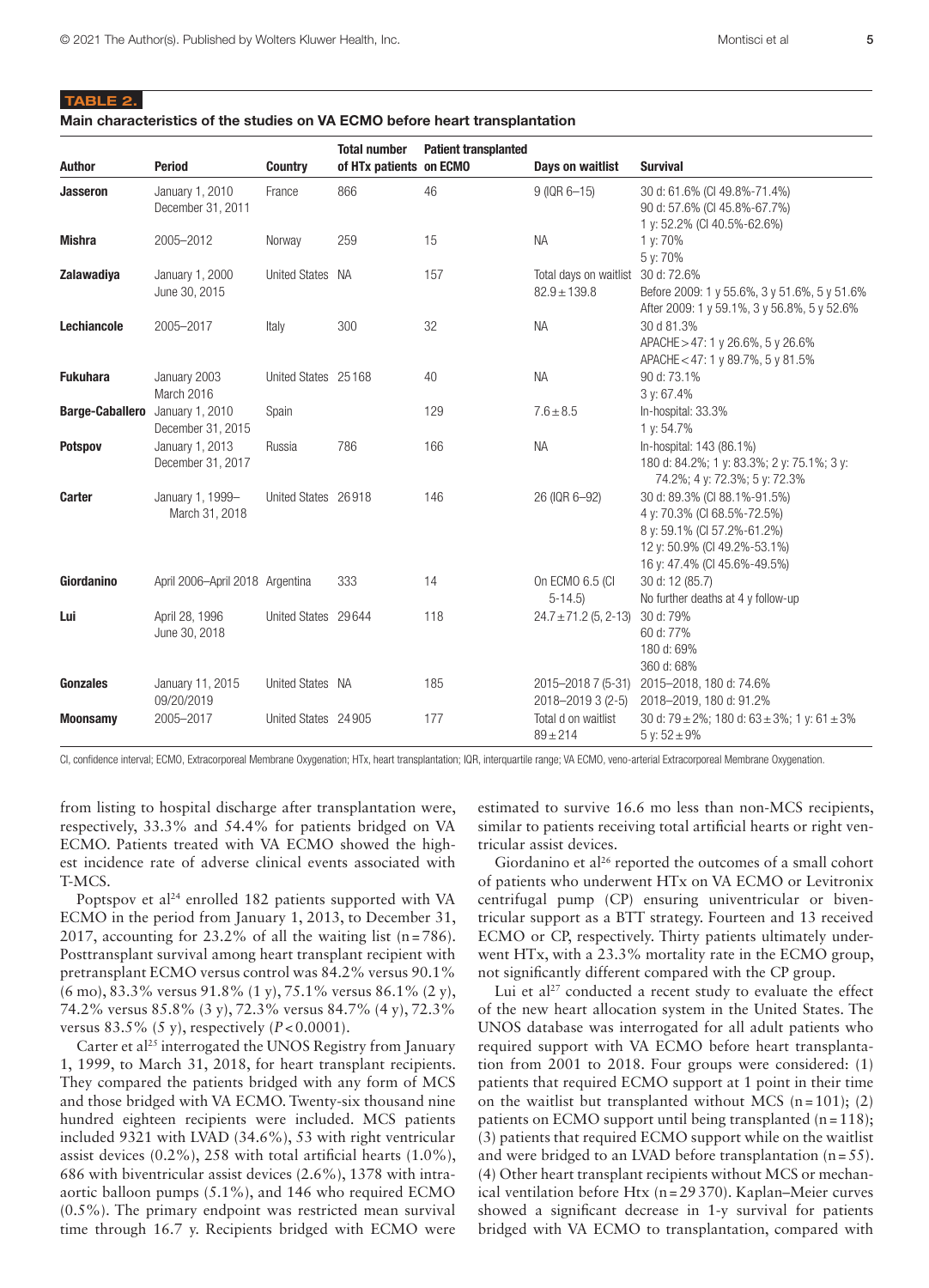those who were bridged to an LVAD before subsequent transplantation. The requirement of preoperative ECMO support, irrespective of the possibility of weaning before HTx, resulted in a significantly increased risk of posttransplant mortality, compared with recipients not requiring pretransplant MCS (HR 2.36, *P*<0.001). The higher risk of mortality was carried by the direct bridging from ECMO to HTx (HR 3.03,  $P < 0.001$ .

The study by Moonsami et al<sup>28</sup> analyzed the outcomes of 7904 patients were bridged with durable LVADs, 177 (0.7%) with ECMO, 203 (0.8%) with nonendovascular-VAD, 44 (0.2%) with percutaneous endovascular devices, and 8 (0.03%) with TandemHeart, from a cohort of 24905 adult patients registered in the UNOS database between 2005 and 2017. Unadjusted survival at 1 and 5 y posttransplant was  $68\% \pm 3\%$  and  $61\% \pm 8\%$  for ECMO, respectively, significantly lower than all other types of pretransplant

The effect of the new UNOS heart allocation system has been recently described. Gonzales et al compared the waitlist and posttransplant outcomes of ECMO-supported patients in the new and old UNOS allocation systems.<sup>29</sup> From November 1, 2015, and September 30, 2019, a total of 296 ECMOsupported patients were listed for HTx, 191 and 105 listed according to the old- and new-allocation system, respectively. Patients listed in the new system were more likely to be transplanted and had a lower incidence of death or removal  $(P=0.001)$  from the transplant list. The 6-mo survival after transplantation was 74.6% and 90.6% for the old- and newera patients, respectively (*P*=0.002).

## CAUSES OF DEATH IN VA ECMO PATIENTS

The overall evidence coming from the aforementioned studies indicates a significantly higher mortality for patients bridged to HTx with VA ECMO.

VA ECMO is associated with many complications. A large systematic review<sup>17</sup> including 1866 patients showed that the most frequent complications were as follows: lower extremity ischemia, 16.9% (12.5%–22.6%); fasciotomy or compartment syndrome, 10.3% (7.3%–14.5%); lower extremity amputation, 4.7% (2.3%–9.3%); stroke, 5.9% (4.2%–8.3%); neurologic complications, 13.3% (9.9%– 17.7%); acute kidney injury, 55.6% (35.5%–74.0%); renal replacement therapy,  $46.0\%$   $(36.7\% - 55.5\%)$ ; major or significant bleeding, 40.8% (26.8%–56.6%); rethoracotomy for bleeding or tamponade in postcardiotomy patients, 41.9% (24.3%–61.8%); and significant infection, 30.4%  $(19.5\% - 44.0\%)$ .

The most frequent causes of death in patients bridged to HTx with VA ECMO are multiorgan failure (MOF) and primary graft dysfunction (PGD). MOF represents a generic cause of death reflecting multiple injuries and subtending several causes, from cardiogenic shock to sepsis. PGD, defined as the early onset of a severe ventricular dysfunction of the donor graft, is the leading cause of early mortality in the posttransplant period.<sup>30</sup> Pretransplant MCS is almost universally reported as a risk factor for PGD. The pathophysiologic link may be the summative effect of the ischemia-reperfusion injury of the graft and the dysregulated inflammatory cascade already present in ECMO patients, fueled by the interaction between blood and foreign surfaces.

#### **CONCLUSIONS**

In the last 10 y, the number of ECMO treatments increased worldwide and, subsequently, the clinicians' confidence with extracorporeal life support.

VA ECMO as a BTT strategy is increasingly used after the change of the heart allocation rules in the United States. Indeed, the attribution of the highest priority status to patients on ECMO prompted a more frequent use of this MCS before HTx,<sup>31</sup> making ECMO an a attractive therapy to obtain hemodynamic stabilization and to get a heart quickly.

Furthermore, the new system of heart allocation was developed to expand the number of categories and to avoid the classification of patients with different clinical conditions into the same group. The expansion of VA ECMO-bridged patients with unsatisfying outcomes,<sup>31</sup> however, could have led to unintended consequences.

This trend should be questioned in light of the universal reporting that the patients bridged with VA ECMO experience poor early and midterm outcomes. The possibility of a waste of organs in the setting of global donor organ shortage exists.11

The management of cardiogenic shock is changing towards new concepts and strategies,<sup>32-34</sup> and the acute decompensation of a patient in the waitlist poses significant clinical challenges.

The decision between different short- and long-term MCS systems on the acutely decompensated patient must take into account the superior results of the LVAD-bridged compared with ECMO-bridged patients.<sup>14</sup>

The field of advanced HF is rich in future developments. Durable MCS represents a concrete reality for patients with end-stage HF, and their outcomes are nowadays competing with  $HTx.<sup>35</sup>$ 

According to Fuchs et al,<sup>36</sup> it is reasonable that HTx will be a cornerstone of HF therapy for many years to come. Many topics for future research can be identified: increasing organ donations; expanding the donor pools with ex vivo perfusion systems and donation after circulatory death (DCD) procedures $37$ ; improving organ allocation in light of the growing numbers of patients with MCS on the waiting list and their outcomes; improving organ retrieval, preservation, and future third-generation immunosuppression regimens to prevent rejection and adverse long-term outcomes. Finally, the coronavirus 2019 (COVID-19) pandemic may deserve further actions in the setting of cardiac surgery and heart transplantation.<sup>38</sup>

Hence, VA ECMO represents an effective system to obtain a rapid hemodynamic stabilization, but detrimental effects on patients' outcomes after HTx need to be considered.

#### Institutional Review Board

This review study is exempt from Institutional Review Board approval.

#### ACKNOWLEDGMENTS

We are grateful to Silvia Sala, MD, for language editing and infographic preparation.

#### REFERENCES

1. James SL, Abate D, Abate KH, et al. Global, regional, and national incidence, prevalence, and years lived with disability for 354 diseases and injuries for 195 countries and territories, 1990–2017: